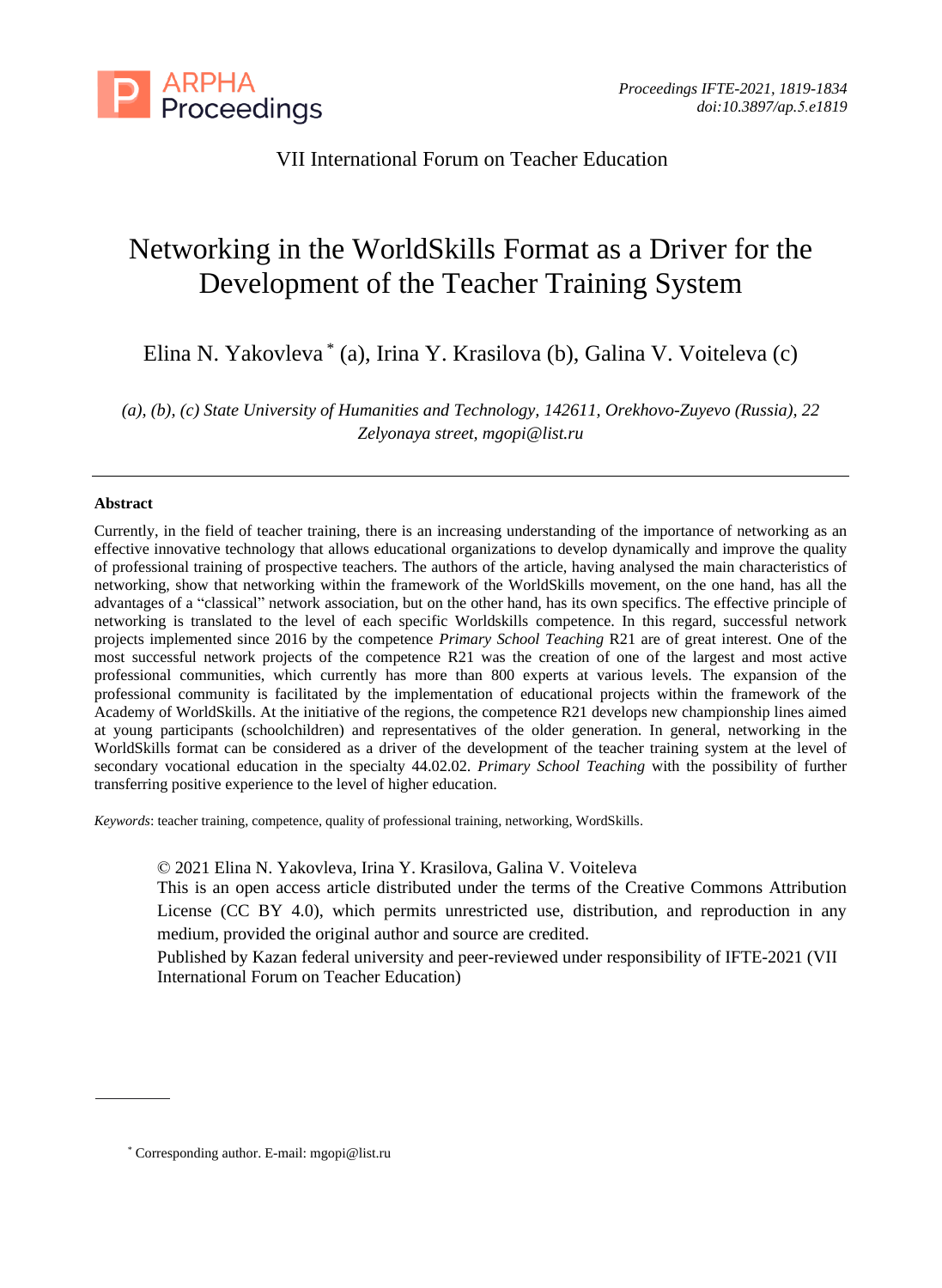## **Introduction**

Since its official appearance in Russia in 2014, the WorldSkills movement has gradually become a powerful driver for the development of secondary vocational education, orienting it to the best world training practices. Currently, it has been reflected in the Federal Project *Young Professionals* of the National Project *Education*, in the framework of which by the end of 2024 35 thousand teachers, masters of vocational training will improve their qualifications according to programs based on the experience of the WorldSkills Russia Union.

Being part of the global network interaction (84 countries within WorldSkills International, WSI), Russia not only effectively uses the international experience of organizing professional competitions, but also significantly expands the potential of the national movement, integrating its technologies into new areas. The national competence framework is much broader than the international one. Within the seven Competency Blocks (Creativity and Design, Services, Manufacturing and Engineering Technologies, Information and Communication Technologies, Construction and Construction Technologies, Education, Transport and Logistics), there are 95 main and 63 presentation competencies, while only 45 are represented in WSI.

In 2015, the first pedagogical competencies appeared in the movement, and in 2019 a full-fledged block *Education* of 8 competencies was formed: Additional Education for Children and Adults, Preschool education, Remote English Teaching, Primary School Teaching, Primary and secondary school Teaching, Music Teaching, Technology Teaching, Physical Development Technologies.

One of the effective tools for the successful start and development of the movement in our country is the networking of the Young Professionals Union and the Regional Coordination Centers (RCC) of the constituent entities of the Russian Federation. This contributes to the involvement in the movement of 85 regions of the Russian Federation and the holding of large-scale National Championships. So, in 2020, in the conditions of a pandemic, one of the most massive Championships in the history of our country was held in a hybrid format, bringing together more than 3 thousand participants. Among them were about 1 thousand juniors, as well as foreign contestants. More than 700 people represented the expert community. Since February 2020, the status and name of the Union have changed. Its successor was the autonomous non-profit organization *Agency for the Development of Professional Excellence* (WorldSkills Russia), the founder of which is the Government of the Russian Federation (2020). From this moment, networking in the field of implementation of competitive movement programs has become global.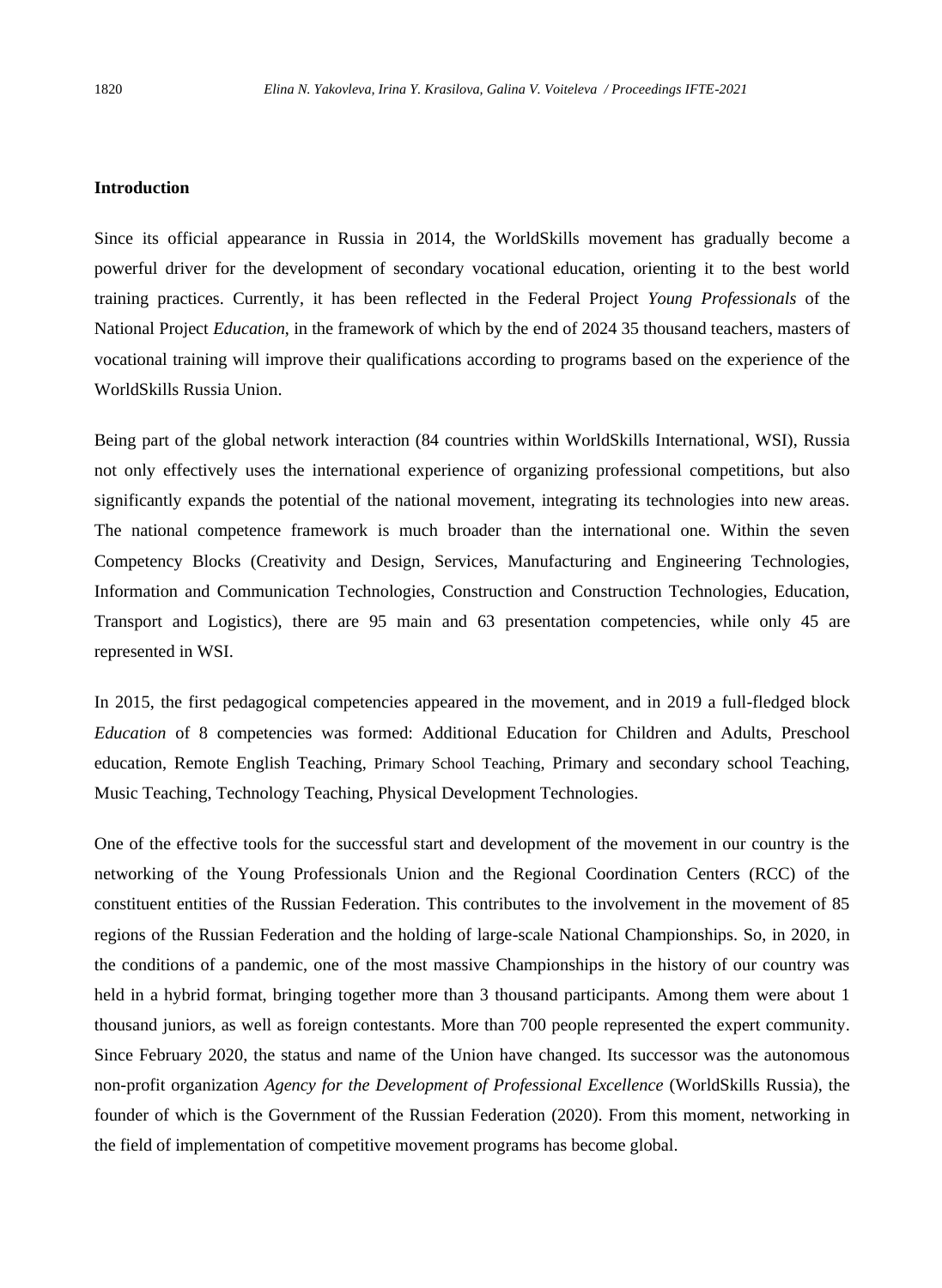The Agency of Strategic Initiatives (ASI), the Ministries of Labour, Education, Science and Education of Russia, more than 180 companies of different sectors of economy, such as the petrochemical company SIBUR Holding, Rostec, Rosatom, R-Pharm group of companies are integrated into him. This made it possible for the WorldSkills Russia to participate in the implementation of the national project *Demography*, within the framework of which 171 competencies of 110 thousand people from 85 regions of the Russian Federation were trained in 2020.

#### **Purpose and objectives of the study**

The effective principle of networking is translated to the level of each specific Worldskills competence. In this regard, successful network projects implemented since 2016 by the competence *Primary School Teaching* R21 are very interesting. It will be logical to consider the forms, tools, conditions and effects of network interaction in general, and how this is implemented in the activities of the professional community of the competence R21, contributing to the modernization of teacher training at the level of special vocational training in the specialty 44.02.02. *Primary School Teaching*.

In the framework of the study, we set ourselves the following goal: to identify and systematize the main areas of network interaction of teacher training colleges of the Russian Federation within the competence of *Primary School Teaching*; to analyse the factors that influence the definition of a teacher training strategy for primary school at the level of special vocational training.

## **Literature review**

Networking, in our opinion, is a reflection of the processes that are currently taking place in the education system as a whole. Networking as a social phenomenon attracted attention of such researchers as Bugrova (2009), Goncharova (2009), Makoveeva (2013), Neterina (2013), Pankratova (2011), Akimova (2014). In particular, they studied the history of the term "networking" emergence, components, conditions, forms, results and effects of networking in the field of education. Research on the problems of educational institutions networking and modeling networks in the process of educational space building was conducted by Adamsky (2002, 2006).

Let us consider the concept "networking" and concepts close to it. The general concept of "network" refers to a group of elements (people, organizations, etc.) connected to each other. The term is metaphorical (comparison with a fishing net).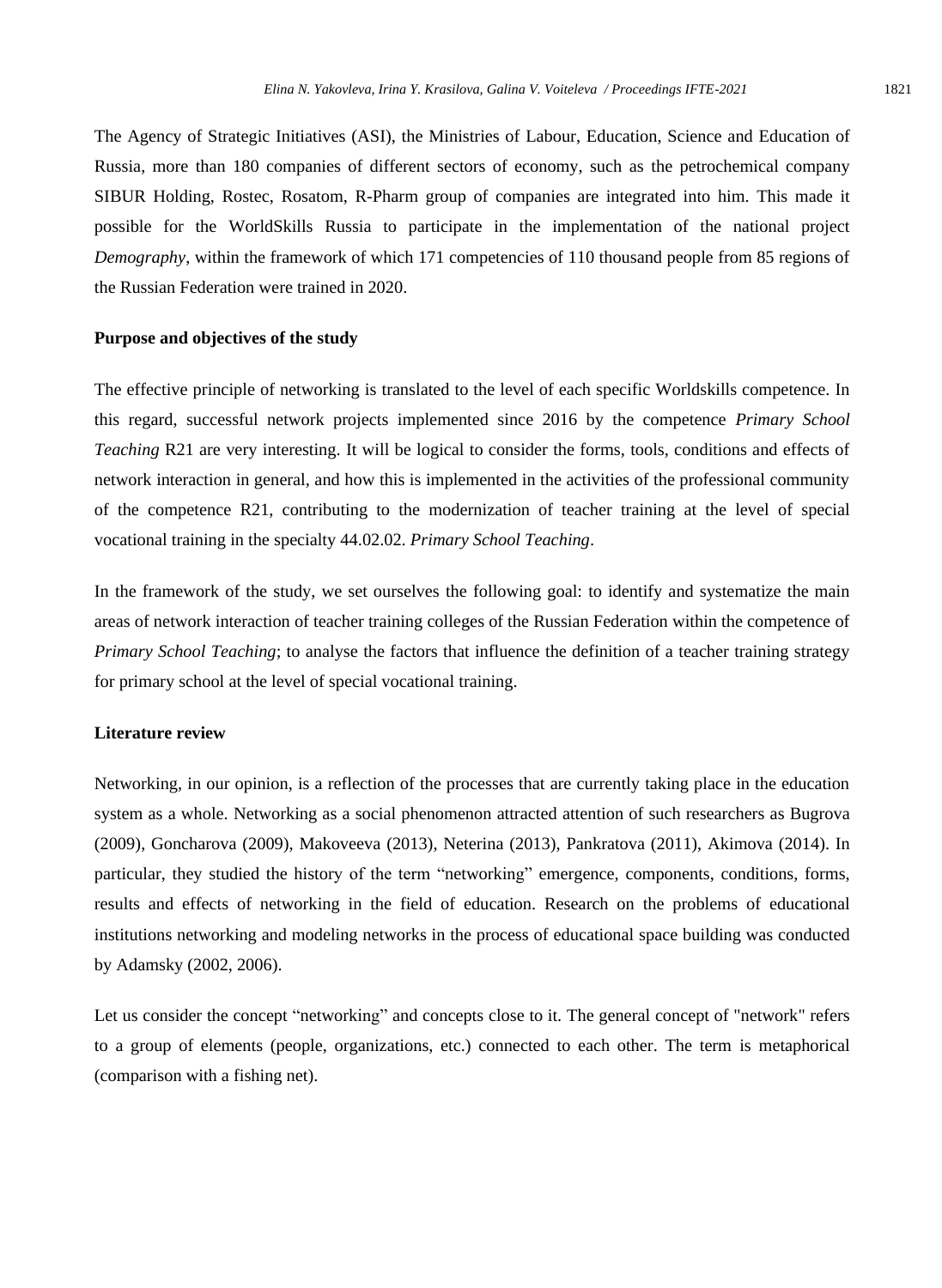Vasilevskaya (2007) supposes that a network organization is a form, a decentralized complex of interconnected nodes of an open type, capable of expanding indefinitely by including more and more new links (structures, associations, institutions), which gives this form flexibility and dynamism. Each element, a network node, has its own content regarding the overall network issue, its own resources, and the infrastructure to implement its content. The content of each network node has the opportunity to acquire additional resources at the expense of other nodes.

In practical pedagogy, the beginning of the use of the concept "network" dates back to the 70-80s of the previous century. Then the network planning method was borrowed from economic science and transferred to teaching practice. Over the past few years, social and human sciences have been developing the theory of networks. The methodological significance of this theory lies in the establishment on the study of social relations, which include objects connected by them and the structure itself, which is created from these relations (Zayakina, 2013).

The concept "interaction", close to "networking", has become independent in pedagogy in the last two decades. In the *Dictionary of New Pedagogical Thinking* by Bezrukova (1992), it is defined as "a special form of communication between people, processes, actions, phenomena, as a result of which their original qualities or states change. It leads to the synthesis, integration of objects, to a single action."

In pedagogical practice, the idea of networking of educational institutions arose in the late 1990s. The impact of Adamsky (2002)*,* the educational network that he created, was great. He noted the special nature of relations, connections, interactions of educational institutions, the purpose of which is to model the nature of relations, connections and types of interactions inherent in civil open society.

Networking is a communication system that allows you to develop, test and offer the professional pedagogical community innovative models of the content of education and the management of the education system. It is also a mode of activity for resource sharing (Glubokova & Kondrakova, n.d.).

In relation to the field of education, Adamsky (2006) identifies a number of characteristics of "networking" that distinguish it from other forms of interaction. In his opinion, in the center of networking there is not information, but a person and an event. Persons can act as authors' teams, carriers of innovative pedagogical technologies. The second component - "event" assumes an orientation to solve a certain problem, for which the event is triggered. Moreover, the event is initiated by persons who thus declare the current need to solve this problem. (Adamsky, 2006). Networking of educational institutions differs from the hierarchical interaction, which is still more typical of the modern educational system.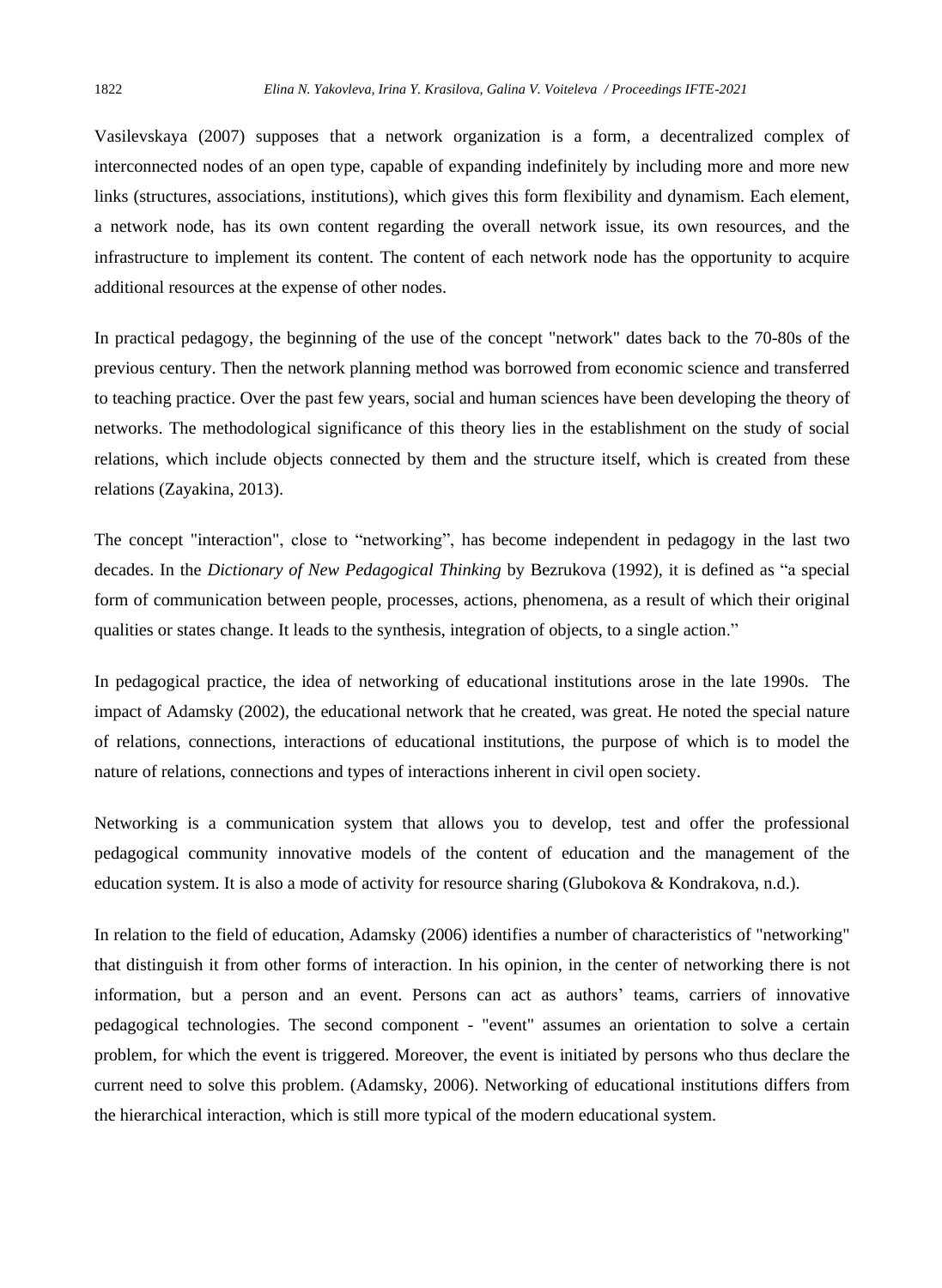Networking (or network partnership) in the field of vocational education can be considered from different perspectives: as an additional resource of an educational organization; as a way to integrate innovation and educational activities of partnership participants; as a certain type of relationship in which different social groups, educational organizations and the State as a whole are interested; and as a mechanism for the development of socio-innovative processes. (Khusnutdinov, 2017). Networking is a self-tuning and selfperfecting communication system that includes a direct and inverse relationship between the participants in the interaction (Sheblovinskaya, 2015).

Based on the Federal Law "On Education in the Russian Federation" (Ministry of the Russian Federation, 2012), federal State Educational Standards for Professional Teacher Training, the National Framework for Qualifications and Professional Standards, the directions and principles of network cooperation in the field of vocational education have been determined, and a network model for the training of vocational and teaching staff has been developed. The model assumes possible levels of interaction: point, local, regional, interregional (with Russian regions), international (with foreign vocational and teacher training systems) (Akimova, 2014). The vector on the network forms of educational programs implementation can also be traced in the updated standards of the special vocational training, including the enlarged group of specialties 44. While the demonstration exam becomes mandatory as a practical-oriented component of the state final certification of teachers, the emphasis is on consolidating the material and technical conditions of educational activities in the network.

Chuchkevich (1999) identifies five main characteristics of a network organization: 1) the independence of network members (they themselves can determine priorities both in nature and in the direction of their activities); 2) multiplicity of leaders; 3) unifying goal (in the network organization it is based on the individual progress of each network member, unreachable outside the network); 4) voluntary ties; 5) multiple levels of interaction (each network member can interact with both members of its node (layer) of the network and representatives of other levels located as far or close as possible to the corporate center of the network).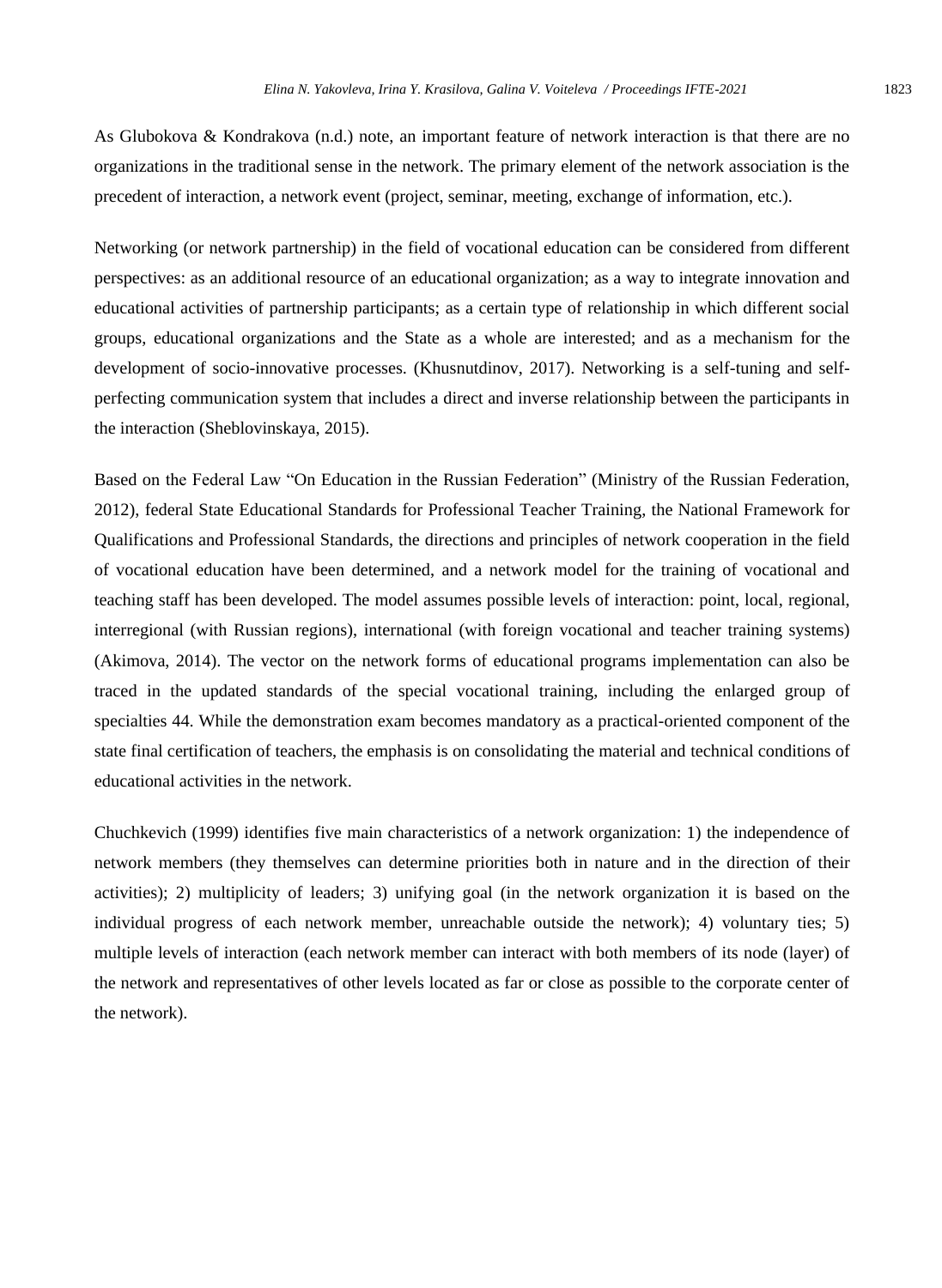Based on studies of recent years, it is possible to determine the following organizational and pedagogical conditions of educational institutions networking: forming an order for training specialists, improving the content and structure of educational programs with a customer orientation, developing various forms of information support for students in vocational education institutions, encouraging teachers to network, supporting teachers in the field of using ICT in pedagogical activities in the mode of networking, using remote technologies to improve qualifications of teachers.

There are different models of educational networks that can conditionally be combined into two main types: concentrated and distributed networks. The first involves the presence of a powerful resource center. In a distributed network, there is no resource center as such, and each participant has an opportunity to create his own trajectory of life and development.

Makoveeva (2013) highlights the following advantages of network interaction: lack of territorial limitations, focusing participants on the development of key competencies, involving competent partners in joint activities, the possibility of forming associations for the implementation of complex projects with many participants, a high level of innovative activity, etc.

Among the positive effects of network interaction there are the following: improvement of the quality of information exchange, transfer of knowledge, experience; increased access to diverse resources (ideas, knowledge, technology, human, financial and other resources); possibilities of using objects of innovation, production, information and communication, social infrastructure of participants of network interaction; making important decisions faster; improving the image of network participants, increasing the prestige of educational organizations. The experience of participating in the network interaction allows each participant to critically analyze their activities and make appropriate adjustments, to make something new that contributes to the effectiveness of further work.

A network organization is an installation to overcome the autonomy of its participants; social partnership; building strong and effective links not so much between institutions as between professional teams working on common problems; when the order is set not by established rules, but by general actions, their logic (Shvetsov & Aldar, 2012). Networking is possible only between those elements of the network that are subjectively autonomous and not subject to the code of relations imposed from above, which is inherently contrary to the network approach (Serkova, 2012).

All networks should be based upon some essential components. Parker performed an important early study of networks. He described five key components of networks, which he drew up after studying over sixty networks for educational improvement.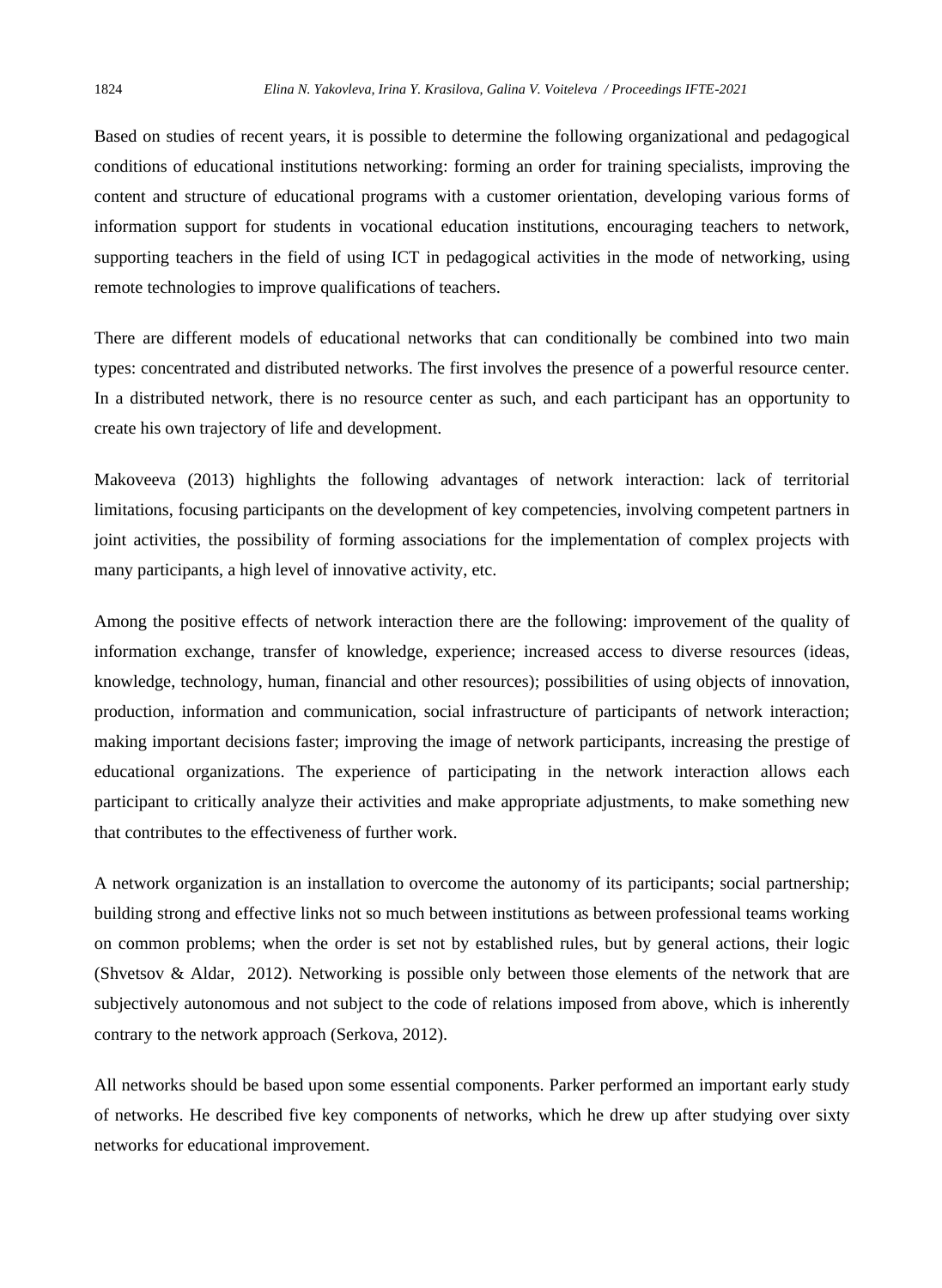These five key components are those that members of networks should have: 1) a strong sense of commitment to the innovation; 2) a sense of shared purpose; 3) a mixture of information sharing and psychological support; 4) an effective facilitator; 5) voluntary participation and equal treatment (Moonen & Voogt, 1998).

Thus, by networking, the interaction of independent subjects carried out on the basis of network technologies, one can distinguish the following features: the autonomous status of each subject; the voluntary nature of participation in the overall task; the continued availability of collaborative materials to all actors in the network; availability of appropriate technical support - the possibility of using telecommunication networks online (Adamsky, 2006).

In the future, learning is expected to be more personalised, collaborative, informal, competence-based and supported by flexible and dynamic virtual environments and a range of tools which facilitate learning within and outside schools. As a result, the role of teachers and instructors is also expected to change. Not only the way of teaching and learning will change but also the training and professional development of teachers, as well as their use of online networking and collaboration tools (Vuorikari et al., 2012). The teachers "love to engage in and lead professional development . . . they like to present and share with each other" (Gerdeman, Garrett, & Monahan, 2018).

Networking of teachers within the network pedagogical communities has become common in recent years both abroad and in our country. However, the process of creating and methodically supporting networks of pedagogical communities to jointly solve problems and organize collective activities of an educational nature on the Internet has been little studied, the existing practice requires theoretical reflection.

The problem of preparing teachers for networking and joint activities is urgent. This problem is now partly solved in the system of advanced training. However, there are other ways to build networking skills. Among them, of course, should be called involvement in networking within the framework of the WorldSkills Russia movement.

## **Methodology**

During the study, theoretical research methods (analysis of scientific and methodological literature on the topic of research, systematization and classification, fact-based synthesis) were used, ensuring the reliability and validity of the results.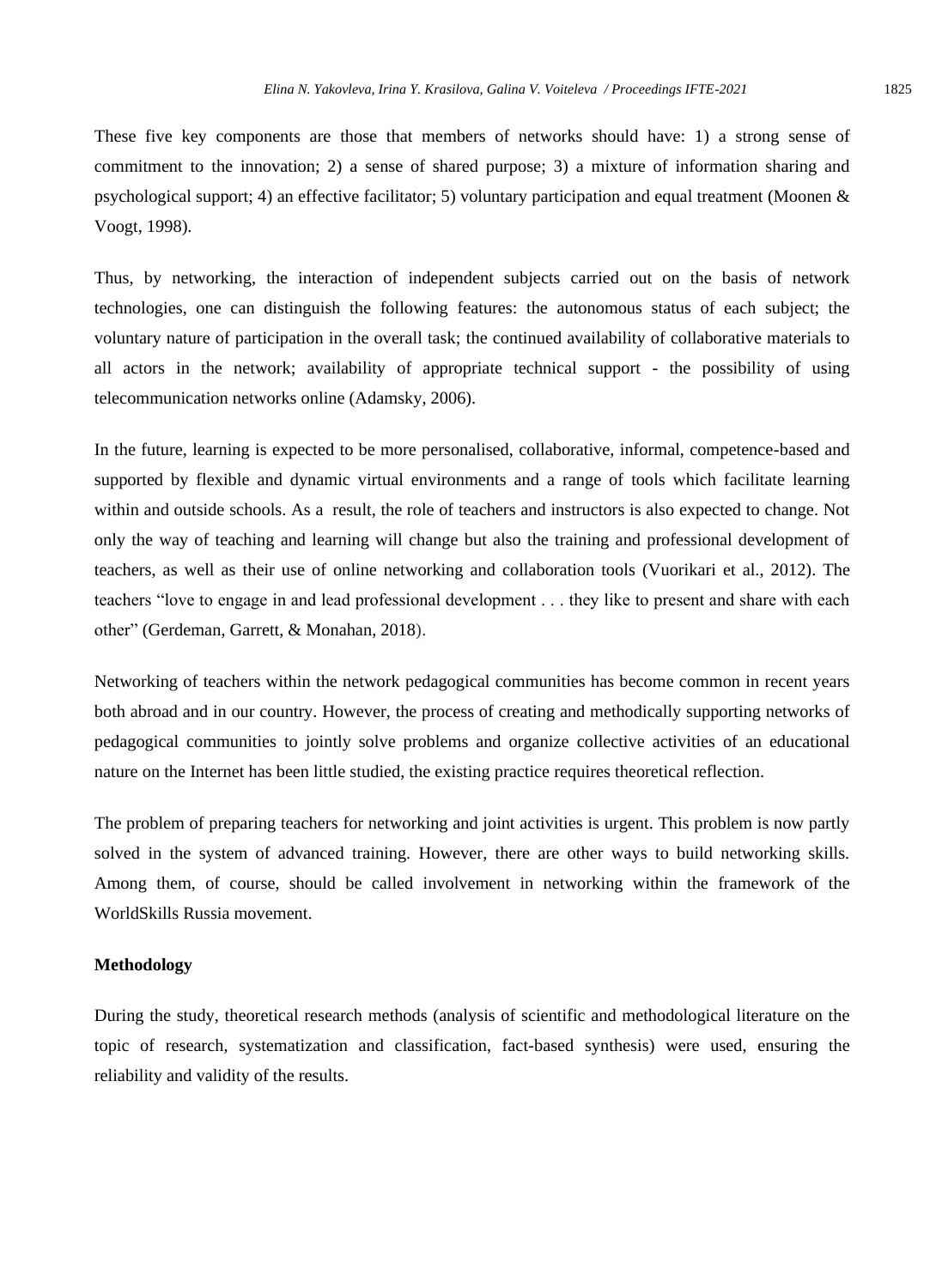Thus, the Internet chat of certified experts regularly discusses issues related to various aspects of the competence activities, including:

- documentation concerning policy, regulations and competitions within the framework of the competence lines (main, junior, university), as well as the championship *Skills of the Wise*;

- training programs for different categories of citizens (including those within the framework of the Federal Project *Employment Promotion*) and advanced training programs for experts;

- organization and conducting of the competence demonstration examination, preparation of students for it.

Surveys and questionnaires of all categories of members of the network community of the competence *Primary School Teaching R21* are conducted on an ongoing basis within the championship year of the WorldSkills Russia movement. Certified experts participate in surveys related to the preparation of competitive task modules of the championships and the development of evaluation criteria. Twice a year, a questionnaire is organized for participants in the qualifying and national championships of the Russian Federation (at least 80 people are asked), which provides for an assessment of the complexity of the proposed competitive tasks and the degree of professional and psychological readiness of students to fulfill them.

Every year, a survey of methodologists and expert masters of teacher training colleges is held on the preparation of graduates for the demonstration exam. The systematization of the best practices of preparing students for the demonstration exam in the competence *Primary School Teaching R21* has made it possible to develop appropriate methodological recommendations.

## **Results**

Network interaction within the WorldSkills movement, accumulating all the positive characteristics and advantages of the "classical" network combination listed above, has its own specifics.

The WorldSkills agency, being the core and unconditional leader of the network in Russia, relays to the national level the understanding of the WSI global mission as "The global hub for skills excellence and development," which consists in increasing "prestige and recognition of qualified people." For all national entities without exception, the basic documents are the Constitution of WorldSkills International, Standing Orders, Competition Rules, Code of Ethics and Conduct, which do not conflict with basic national values.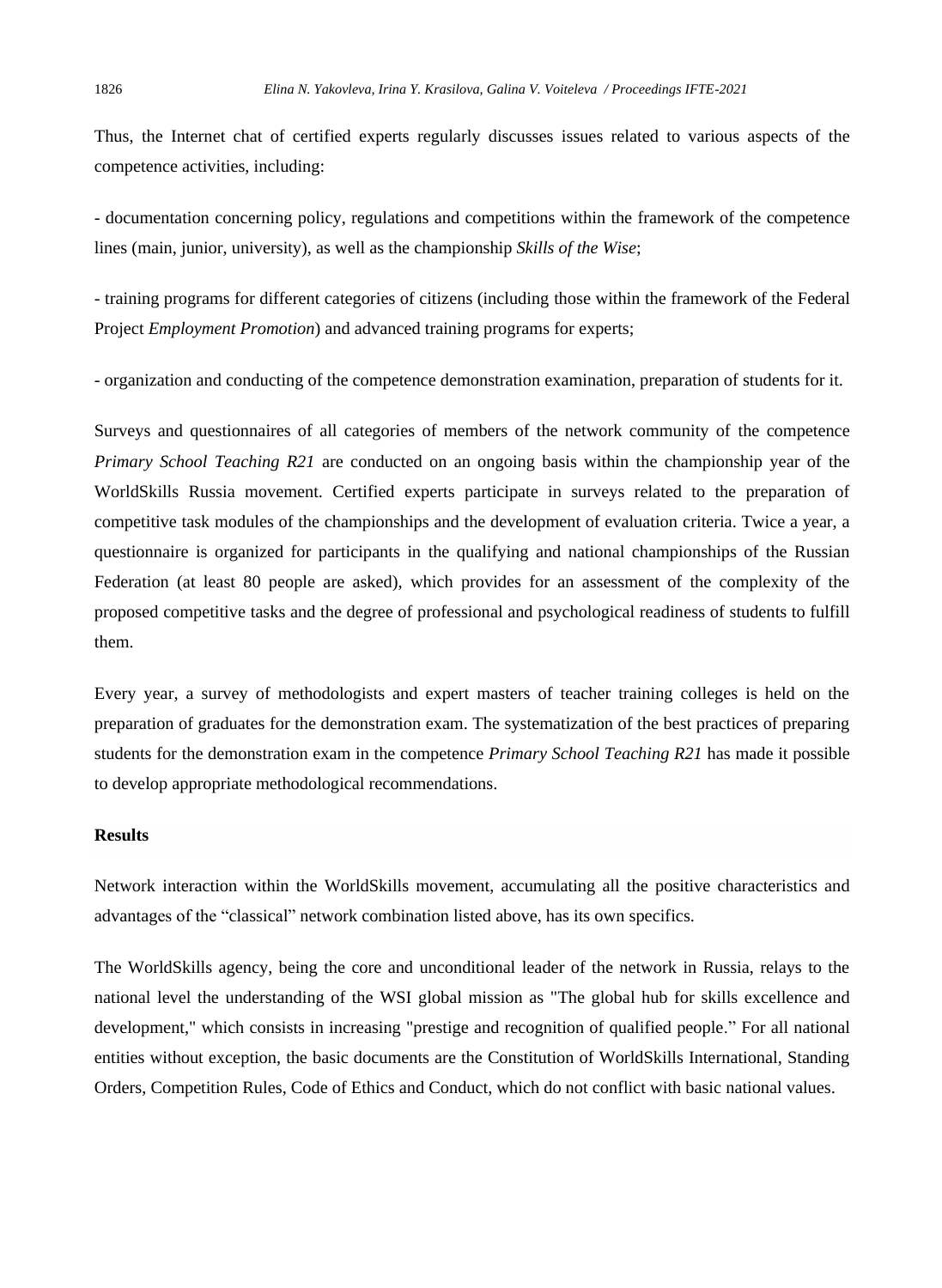The agency initiates the development of the national line of competency standards within the framework of the National Championship, organizes an audit of the correct use of WS technologies. The number of participants of networking in WorldSkills is steadily expanding in order to launch new network projects, including thoses within the framework of federal programs.

At the same time, this organization has an extremely limited staff of managers and fundamentally does not have its own permanent technological infrastructure. However, in terms of the pace of broadcasting innovations in professional training, it currently has a leading position in Russia. Summing up the ten-year activity of the movement in Russia, the general director of the Agency Robert Urazov in one of his interview said that it "has changed the landscape of special vocational training, giving rise to its own system of standards and offering the labor market of college graduates a completely new, international level".

Russian know-how was the appearance in 2015 of the first pedagogical competencies in the movement of WorldSkills aimed at teacher training colleges - 475 educational organizations conducting training in the enlarged group of specialties 44.00.00. This initiative was supported by the regions of the Russian Federation interested in maintaining subordinate pedagogical education, which prepares targeted personnel who are invariably in demand on the labor market. It was in 2015 that the issue of the advisability of maintaining the training of teachers at the level of secondary vocational education as a whole was acute. The main argument was based on taking into account global trends in the predominance of teacher training at the level of higher education. At the same time, neither the national characteristics of the country (geographical and economic), nor the achievements of the field of vocational pedagogical education (strong personnel, a constant practical-oriented approach to training, the continuity of secondary and higher education in terms of implementing basic educational programs) were taken into account. The reform, which could lead to irreparable results in the labor market in the field of education, did not take place, and teacher training colleges had an additional development tool taking into account WorldSkills technologies.

After 5 years, we can conclude that the pedagogical competencies of WorldSkills not only contributed to the preservation of this level of vocational education, but acted as a kind of driver of its development in general.

Currently, 76 regions of the Russian Federation (89%) support the competence R21, hold regional competitions and participate in all-Russian qualifying competitions.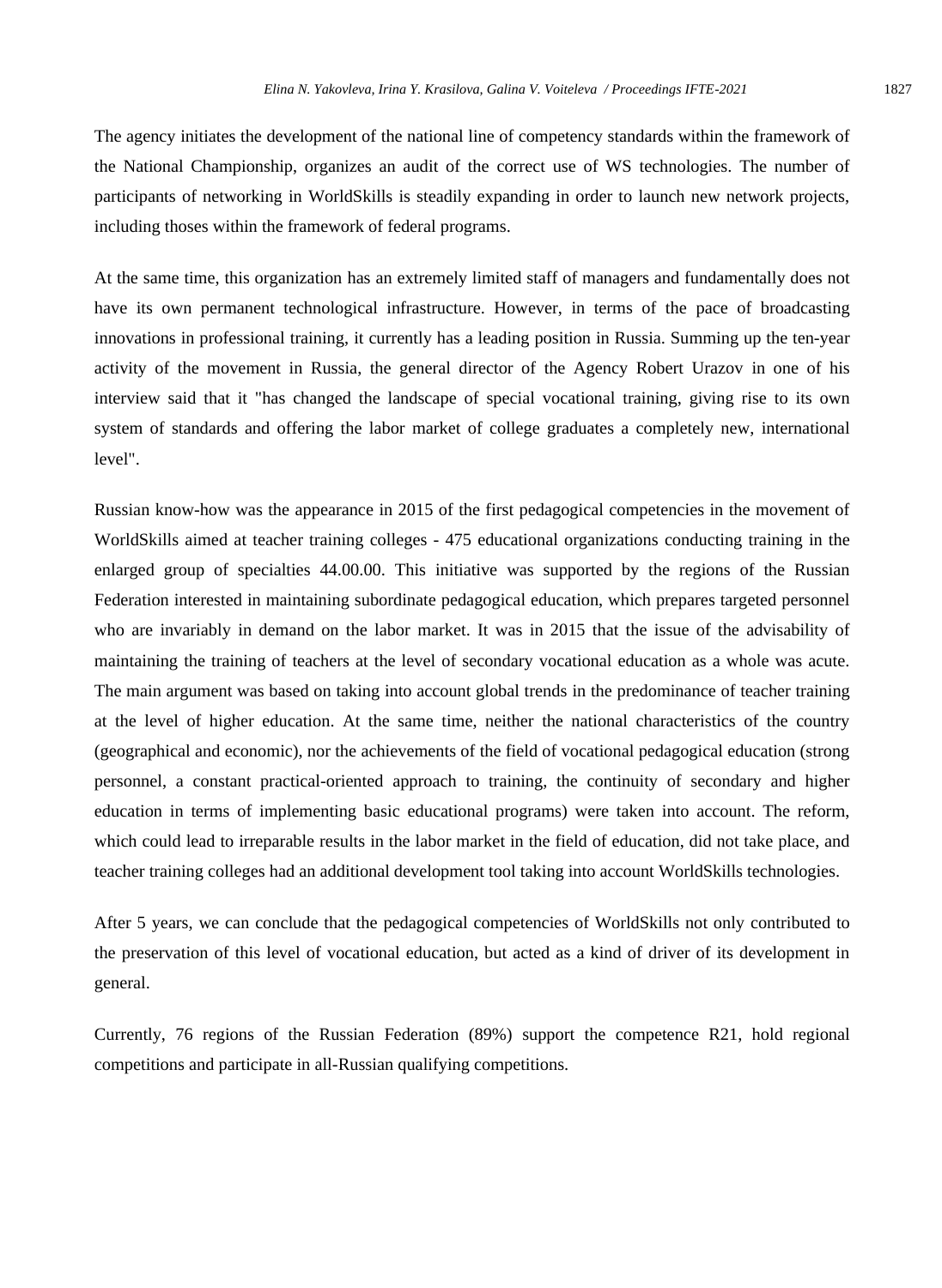One of the most successful network projects of the competence R21 was the creation of one of the largest and most active professional communities, currently uniting more than 800 experts of various levels: certified experts for the right to hold regional championships, experts of the demonstration exam, and since 2020 also expert masters. The professional community of any competence of WorldSkills Russia, although in its essence it is a self-organizing community, has a clear structure and management in the person of the competence manager. Since 2020, due to multitasking, the competency management system has become more complicated. The management includes deputy managers of competence in the main strategic areas: development, methodological work, championship movement, training. The core of the professional community of R21 consists of 35 certified experts who have passed all stages of training, professional tests and have extensive experience in organizing championships, demonstration exams. Certified expert status is to be confirmed every 3 years of activity. Most of them are teachers of teacher training colleges of professional cycle disciplines, methodologists, organizers of production practices.

The expansion of the professional community is facilitated by the implementation of educational projects within the framework of the Academy of WorldSkills. Training is conducted according to standardized reference programs, which are based on the basic principles of WorldSkills. In developing programs, the emphasis is always on new trends in the industry, taking into account the needs of employers. From 2018 to 2020, about 657 teachers of teacher training colleges were trained within the federal project *Young Professionals*.

With the participation of the professional community, it was possible to develop adequate substantive and evaluation tools, initially exclusively for the holding of regional, qualifying and national championships. In the standard of specification of the profession (WSSS), which is the main element of the Technical Description (TD) of the competence of R21, a balance of requirements was retained, on the one hand, from the perspective of WSI technologies, on the other hand, from the perspective of the Federal State Educational Standard in the specialty 44.00.02 *Primary School Teaching* and the professional standard of the Teacher. Annually, the Competency Competition Task is updated by an average of 20-30%, taking into account new labor functions and skills in demand in the industry.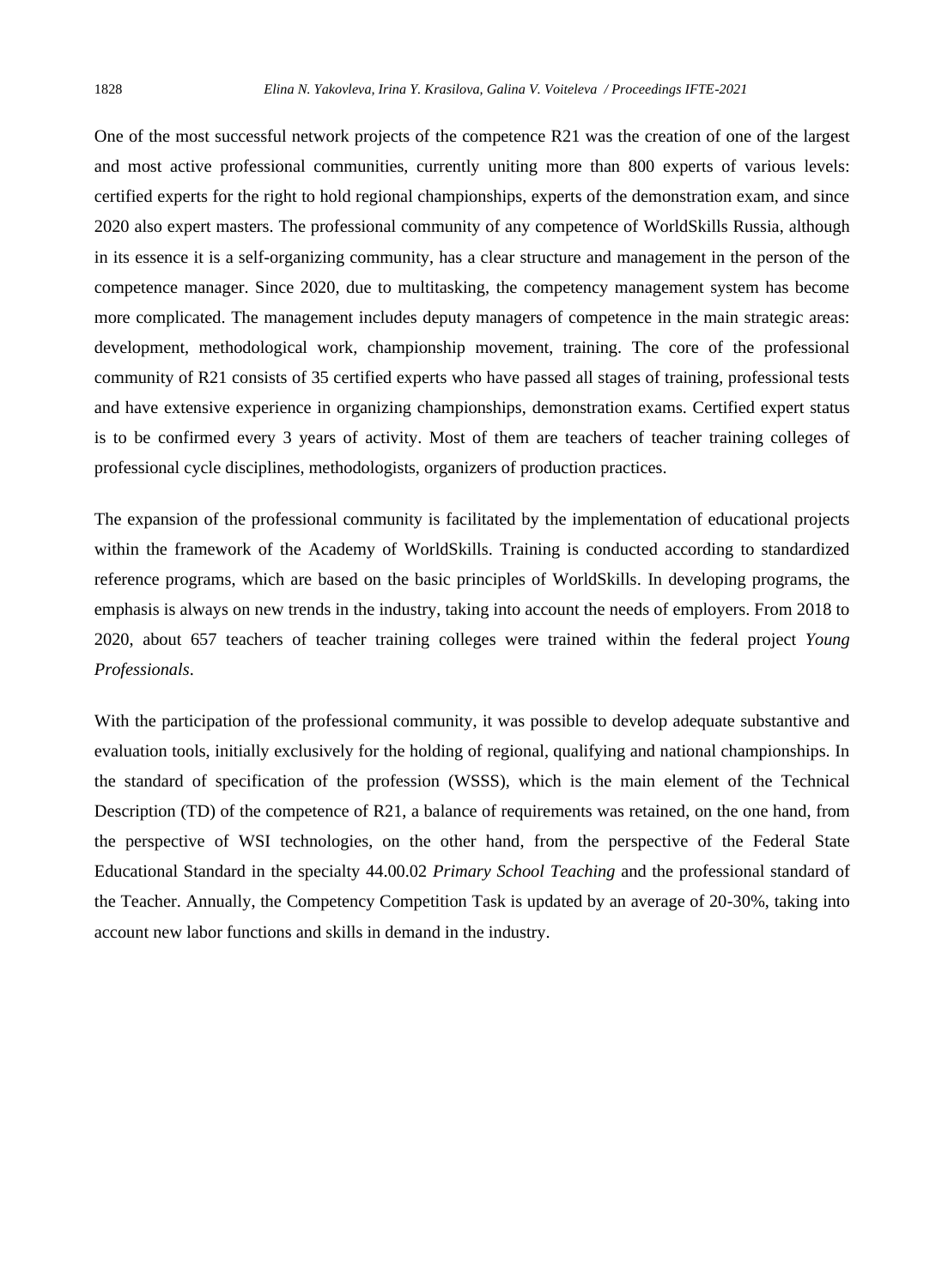The key goal of the application of networking in professional teacher training is the quality of the results of the implementation of professional educational programs in the specialties "Education and Pedagogical Sciences," the quality of training of specialists that meets modern requirements in accordance with the agreement on network cooperation between participants in the network interaction, events are being implemented for students to organize methodological assistance for college students in preparation for participating in professional skills competitions, including in the Regional Championship *Young Professionals* of WorldSkills (Lukyanova, 2018).

The development of the infrastructure of educational organizations has a significant impact. According to the infrastructure sheets of the National Championship of WorldSkills, including innovative equipment, workshops are equipped as part of the federal project *Young Professionals* (in 2019 - 18 workshops, in 2020 - 24). The Network Standard works to equip 7 accredited Specialized Competence Centres of the R21 and Demonstration Examination Centres (Yakovleva, Voiteleva & Krasilova, 2018). A record number of them were created in 2019 - 115.

Successful network projects of competence include successful testing in 2017 and the introduction of a demonstration exam on WorldSkills standards. Each year, by order of the Union, on the basis of the competitive task of the national championship, each competency develops unified sets of evaluation documentation (SED). The largest number of graduates who passed the demonstration exam using the SED of the competence R21 was in 2019 - 2762 participants from 65 regions of the Russian Federation (Yakovleva, Voiteleva & Krasilova, 2019). The number of participants in the demonstration examination will constantly increase, since in the updated standards for teacher training, a demonstration exam is planned as a state final certification along with the diploma project. Preparations in accordance with the Unified Network Requirements for demonstration examination have led to an increase in the number of experts eligible to evaluate the demonstration exam. Moreover, school teachers are actively involved in this activity, who, having mastered the assessment technology, can act as independent experts.

In a number of territories, educational organizations face a number of difficulties preparing a demonstration examination. Firstly, this is a lack of logistics, a lack of personnel resources, as well as the inability to bear the costs associated with paying experts, training experts. For the independent implementation of this project, they do not have the opportunity. The only possibility of implementing this direction is the organization of network interaction between educational organizations and potential employers.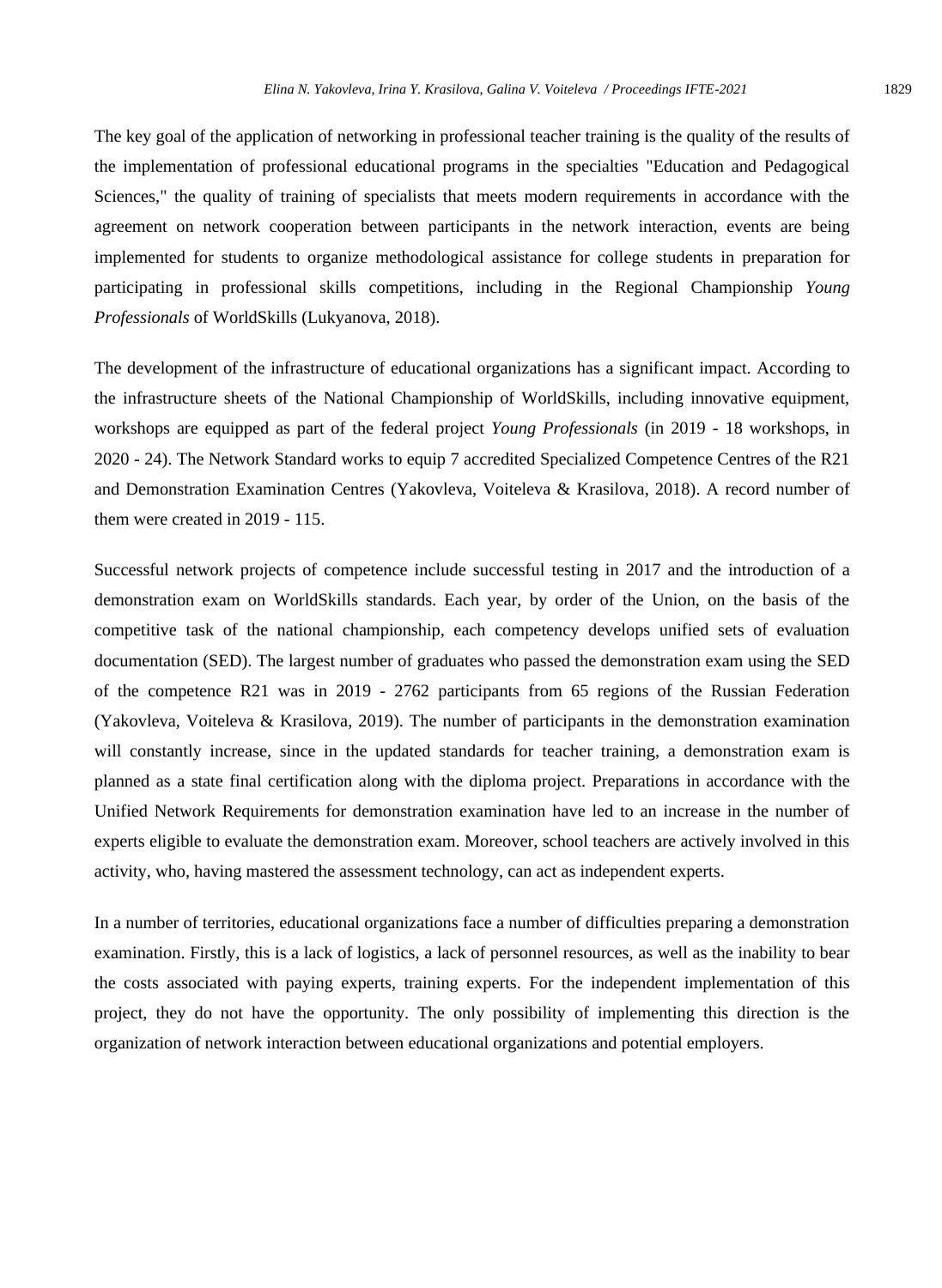Issues of network interaction are regulated by the Federal Law "On Education in the Russian Federation" (Ministry of the Russian Federation, 2012), as well as Methodological recommendations for the organization of the educational process in the network forms of implementation of educational programs. However, despite the emerging base, network interaction within the framework of the demonstration exam does not develop at the proper level, as many experts note, this is also due to the lack of infrastructure, insufficient use of interaction technologies, lack of interest of network interaction actors (Matyashov, 2018).

At the initiative of the regions, competence develops new championship lines. Teacher training colleges actively use the technology of WorldSkills professional samples in school competitions. The steady growth of participants from the regions of the Russian Federation (in 2018 - 10, 2019 - 30, 2020 - 37, in 2021 - 40 regions) in the All-Russian qualifying championships of the line of 14-16 years old indicates the interest of schoolchildren in this practical-oriented format and the pedagogical profession as a whole.

Due to the presence of professional competitions for experienced teachers, the competence R21 did not plan to launch a separate line of the national championship "Skills of the Wise," but the first championship of this age category was held in 2020 in a hybrid format with the participation of representatives of 32 regions. However, mature professionals showed interest in the movement in 2020.

#### **Discussion**

The active integration of educational organizations into the network projects of pedagogical competencies WorldSkills Russia is currently gaining special relevance. This activity contributes to the strengthening of practical-oriented training of students, taking into account the requirements of employers; the development of the infrastructure of educational organizations; further training of teachers; positioning colleges as sought-after centers for the further training of teachers in the regions; the introduction of common approaches to assessing the quality of education in the demonstration examination; the use of new career guidance formats in order to attract the most capable school graduates to the profession; ultimately contributes to the competitiveness of the organization as a whole. In connection with the prospects for the introduction of the demonstration examination as a mandatory element of the State final certification, integration ties within the movement will be strengthened.

Due to the understanding of the research problem, it is assumed that a developed and scientifically based model of networking of educational institutions will be able to solve the following pressing problems: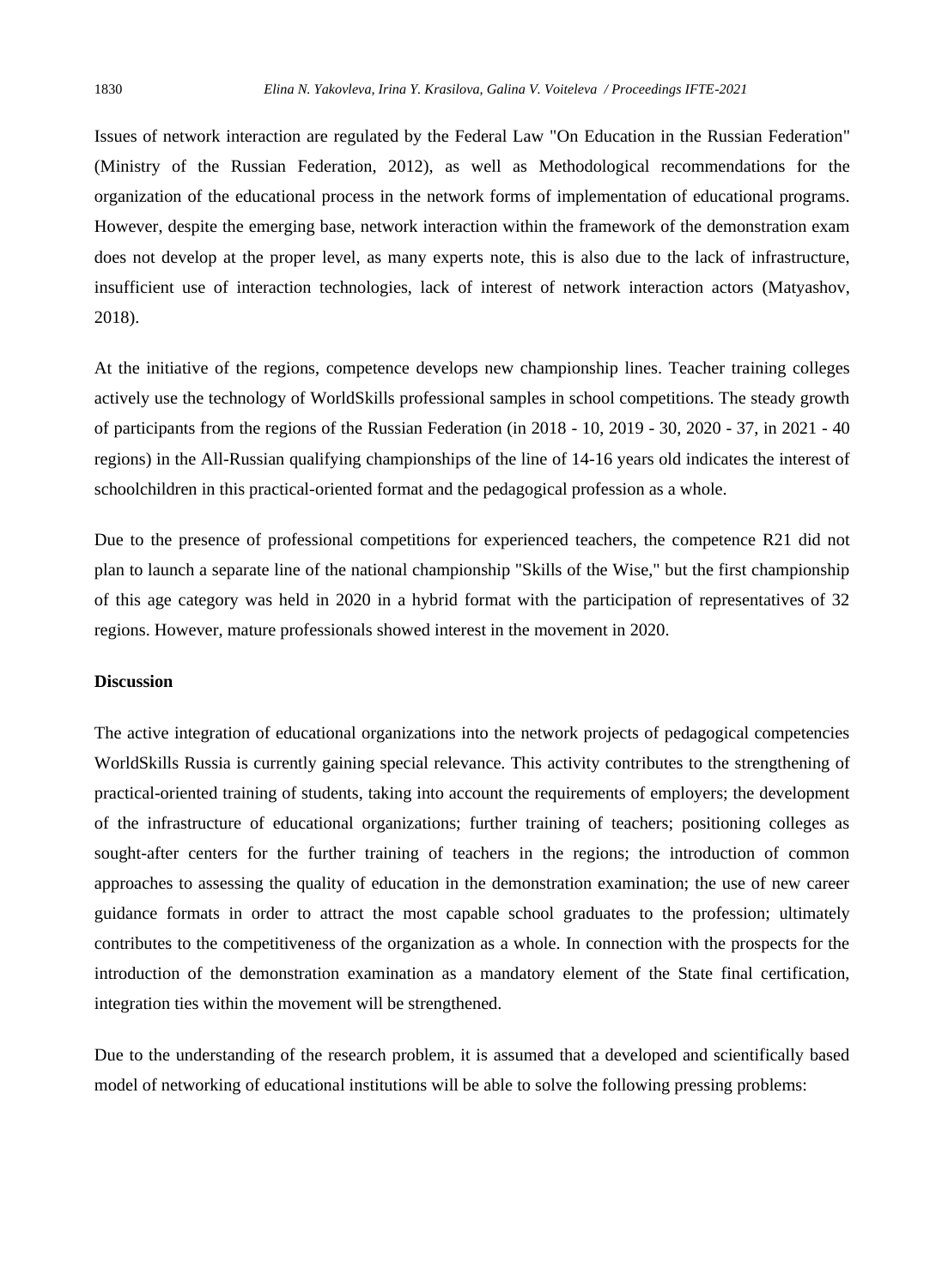improving the quality of training; the formation of unique competencies that are in demand in the labor market; opening of new educational programs; increased mobility of students and teachers; increasing research and development activities; ensuring the relevance of scientific research; increased demand for graduates; attracting additional resources.

## **Conclusion**

It is a recognized fact that the Worldskills movement has an effective networking that has a significant impact on the improvement of teacher training. Networking is one of the most important characteristics of the current unified educational space, and networking will only be strengthened with the inclusion of a demonstration exam in the Federal State Educational Standard for special vocational training as part of the State Final Certification; successful experience can be broadcast to the level of higher pedagogical education. The success of the movement as a whole and of a specific competence is ensured by effective networking of regions, support of professional communities and educational organizations.

The results of the study can be used in the development of plans for the development of network interaction of professional educational organizations within the WorldSkills movement in order to improve the quality of teacher training.

# **References**

- Adamsky, A. I. (2002). Networking Model. *Upravlenie shkoloj School Management, 4*(291). Retrieved from [https://upr.1sept.ru/article.php?ID=200200402.](https://upr.1sept.ru/article.php?ID=200200402)
- Adamsky, A. I. (2006). *Organization of networking of educational institutions introducing innovative educational programs, taking part in the competition for state support*. Moscow: Evrika.
- Akimova, O. B. (2014). Concept of networking of vocational education institutions. *Pedagogicheskij zhurnal Bashkortostana* - *Pedagogical Journal of Bashkortostan, 6*(55), 24-34.
- Bezrukova, V. S. (1992). *Dictionary of new pedagogical thinking.* Yekaterinburg: Sverdlovsk Oblast Institute of Teacher Development. Retrieved from https://elar.rsvpu.ru/bitstream/123456789/4252/1/Slovar\_1992.pdf
- Bugrova, N. S. (2009). *Networking in the system of advanced training of teaching staff* (Doctoral dissertation, Omsk State Pedagogicla University, Omsk, Russia). Retrieved from https://rusneb.ru/catalog/000199\_000009\_003464829/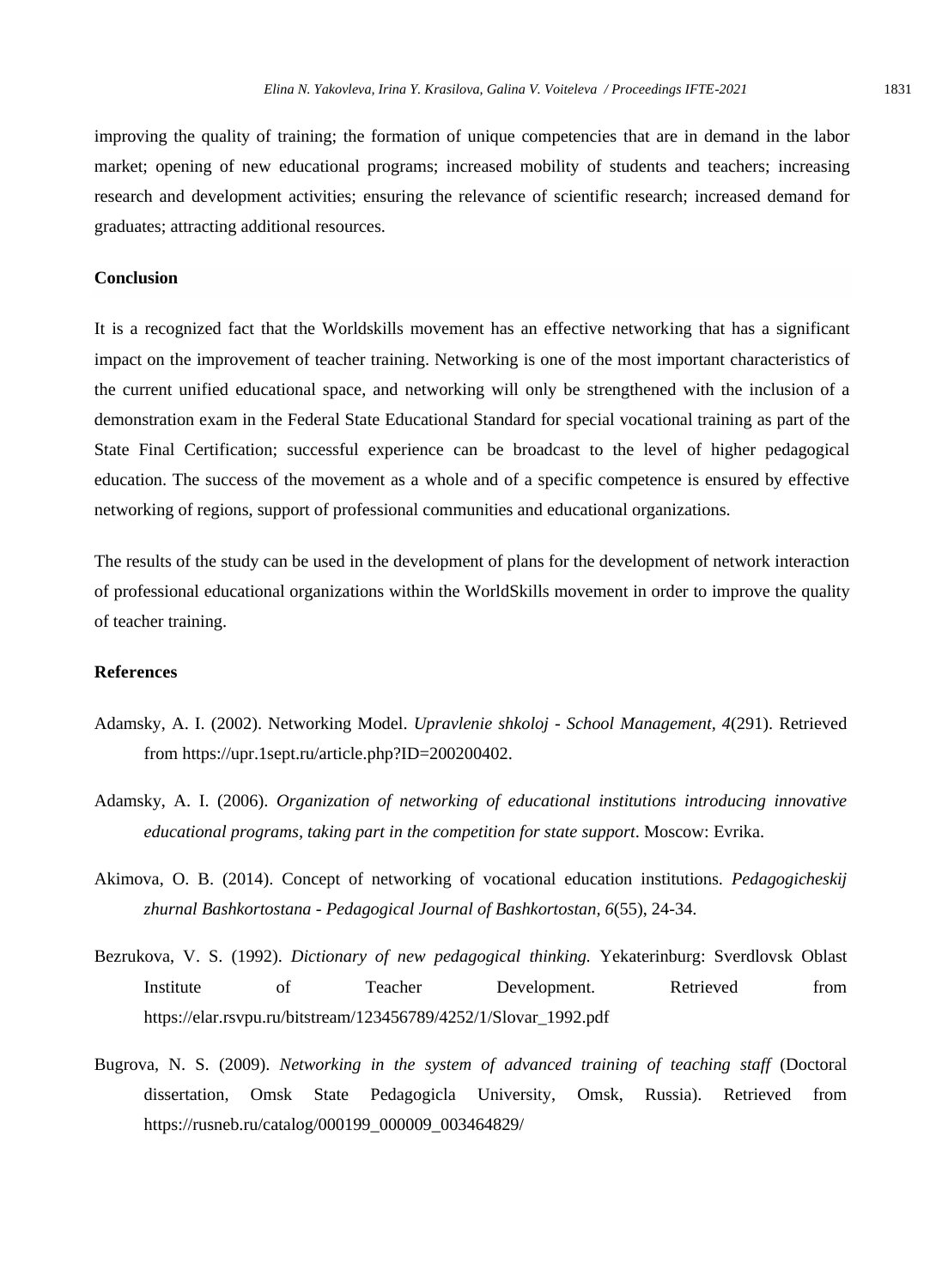Chuchkevich, M. M. (1999). *What is a network organization?* Moscow: Izdatel'stvo Instituta Sociologii.

- Gerdeman, D., Garrett, R., & Monahan, B. (2018). *Teacher Professional Learning Through Teacher Network Programs. A Multiple Case Study Investigation*. American Institutes for Research.
- Glubokova, E. N., & Kondrakova, I. E. (n.d.). Networking in the field of education as a developing process in theory and practice. *The Department of Pedagogy, Faculty of Psychology and Education of the Russian State Pedagogical University named after A.I. Herzen.* Retrieved from [http://kafedra](http://kafedra-forum.narod.ru/index/0-39)[forum.narod.ru/index/0-39.](http://kafedra-forum.narod.ru/index/0-39)
- Goncharova, N. Y. (2009). *Networking of teachers as a means of building information and communication competence of a teacher in the system of advanced training* (Doctoral dissertation, East Siberian State Academy of Education, Irkutsk, Russia). Retrieved from https://search.rsl.ru/ru/record/01003490852
- Khusnutdinov, R. Z. (2017). The use of networking in preparation for the regional championship "Young Professionals" (Worldskills Russia). *Elektronnyj nauchno-metodicheskij zhurnal Omskogo Gosudarstvennogo Agrarnogo Universiteta* - *Electronic scientific and methodological journal of Omsk State Agrarian University*, *3*. Retrieved from http ://e-journal.omgau.ru/index.php/spetssu.ru
- Lukyanova, E. N. (2018). Networking as a condition for the formation of the modern quality of professional pedagogical education. In G.G. Nenasheva, O.A. Velmatkina, R.Kh. Ipkaeva (Eds.), *Proceedings of the XII Interregional Scientific and Practical Conference dedicated to the memory of N.V. Goryunov Network interaction of educational organizations as a powerful resource for the renewal and innovative development of education* (pp. 109-112). Saransk: Saransk State Industrial and Economic college.
- Makoveeva, V. V. (2013). *Networking as a mechanism for integrating education, science, production and assessment of its performance* (Tomsk State University, Tomsk, Russia). Retrieved from https://rusneb.ru/catalog/000199\_000009\_005060421/
- Matyashov, A.E. (2018). Problems of networking of professional educational organizations and enterprises within the framework of the demonstration exam based on WorldSkills standards. In G.G. Nenasheva, O.A. Velmatkina, R.Kh. Ipkaeva (Eds.), *Proceedings of the XII Interregional Scientific and Practical Conference dedicated to the memory of N.V. Goryunov Network interaction of educational organizations as a powerful resource for updating and innovative development of education* (pp. 62-64). Saransk: Saransk State Industrial and Economic college.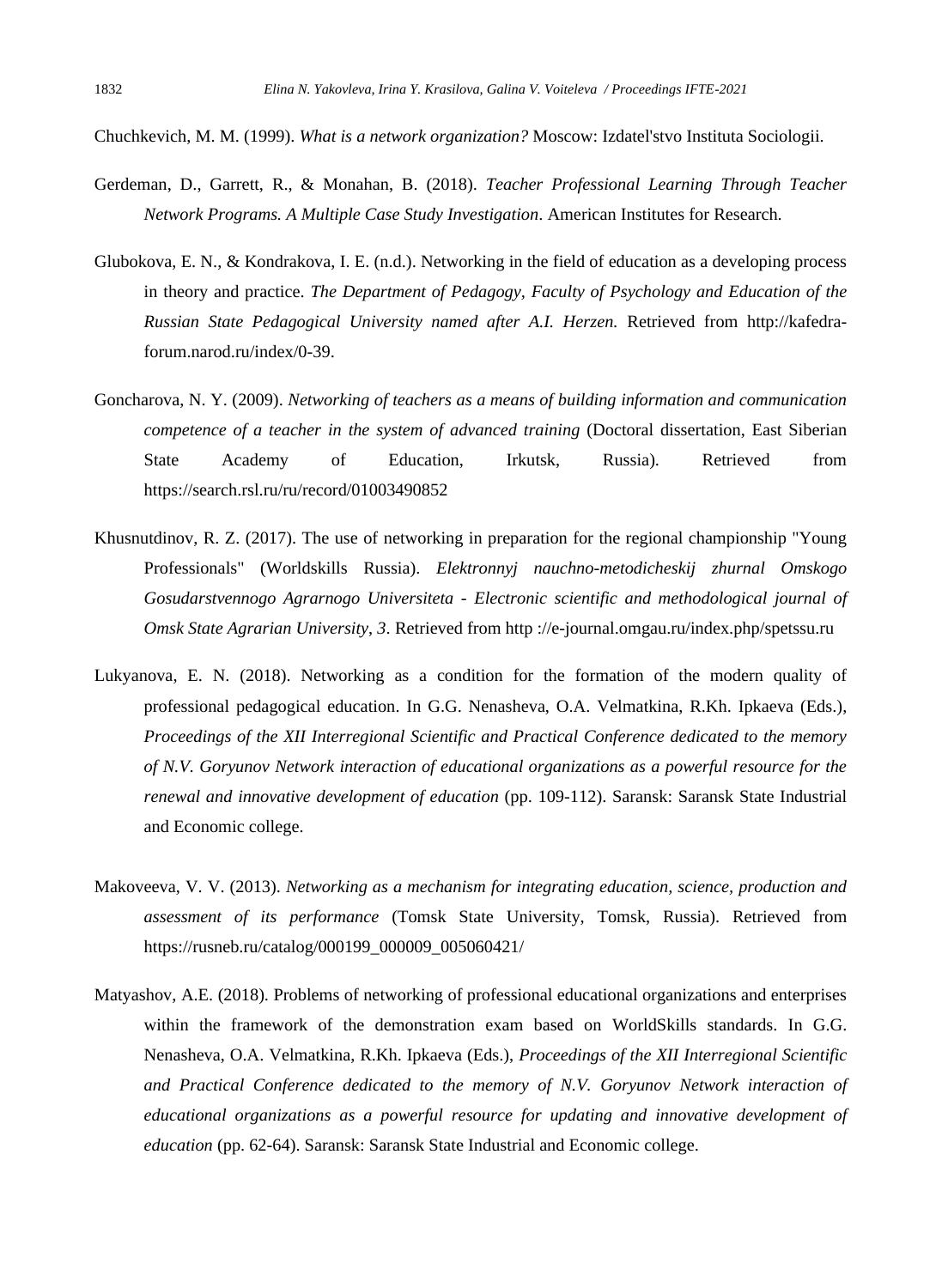- Ministry of Education of the Russian Federation. (December 29, 2012). *On Education in the Russian Federation.* Retrieved from http://www.consultant.ru/document/cons\_doc\_LAW\_140174/
- Moonen, B., & Voogt, J. (1998). Using networks to support the professional development of teachers. *Journal of In-Service Education, 24*(1), 99-110.
- Neterina, E. A. (2013). Networking is the basis for the dynamic development of universities. *Vysshee obrazovanie v Rossii - Higher education in Russia, 4*, 128-133.
- Pankratova, T. B. (2011). *Networking of institutions of higher professional education and employment services for the adaptation of graduates in the labor market* (Institute for the Development of Educational Systems of the Russian Academy of Education, Tomsk, Russia). Retrieved from https://rusneb.ru/catalog/000199\_000009\_005001496/
- Serkova, G. G. (2012). Networking of educational institutions: modern innovative technology for the development of vocational education institutions. *Innovacionnoe razvitie professional'nogo obrazovaniya* - *Innovative development of vocational education, 2*(02).
- Sheblovinskaya, I. V. (2015). Networking in the context of the modern educational paradigm. *Uchitel' i vremya* - *Teacher and time, 10*, 241-246.
- Shvetsov, M. Y., & Aldar, L. D. (2012). Networking of educational institutions of professional education in the region. *Uchenye zapiski Zabajkal'skogo Gosudarstvennogo Universiteta. Seriya: Pedagogika i psihologiya* - *Scientific notes of Zabajkalsk State University*, *Series: Pedagogy and Psychology, 33*-38.
- The Government of the Russian Federation. (February 14, 2020). *Order No. 287-R "Agency for the Development of Professional Excellence".* Retrieved from https://lawnotes.ru/pravitelstvo/rasporyazhenie-pravitelstva-rf-ot-14.02.2020-n-287-r
- Vasilevskaya, E. V. (2007). Network organization as a new type of relations and activities in modern conditions. In *Methodological recommendations Organization of methodological networking at the municipal level*. Moscow: APKiPPRO.